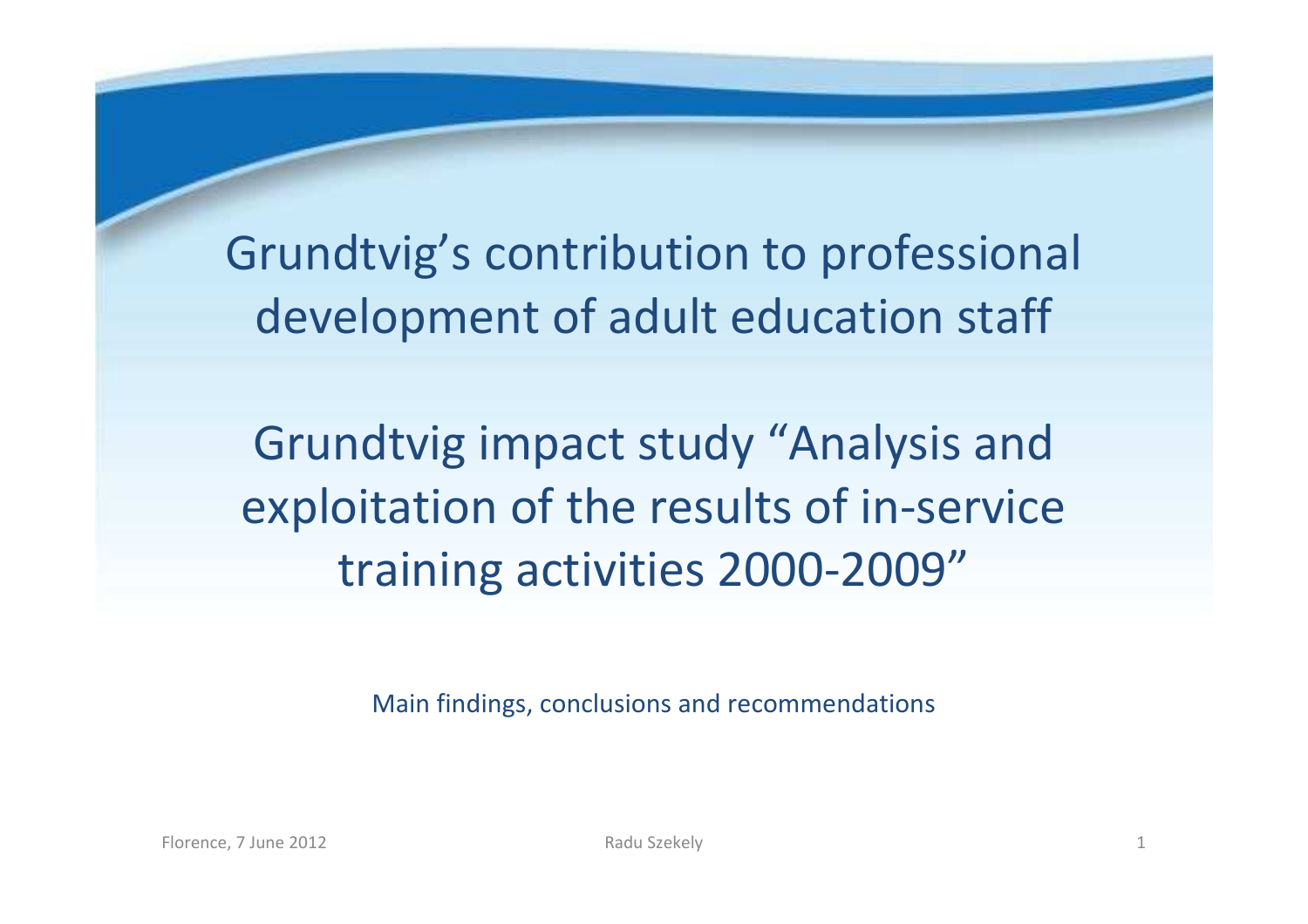### Overall satisfaction with Grundtvig IST activities

### Providers: 83.5%

### Beneficiaries: 94%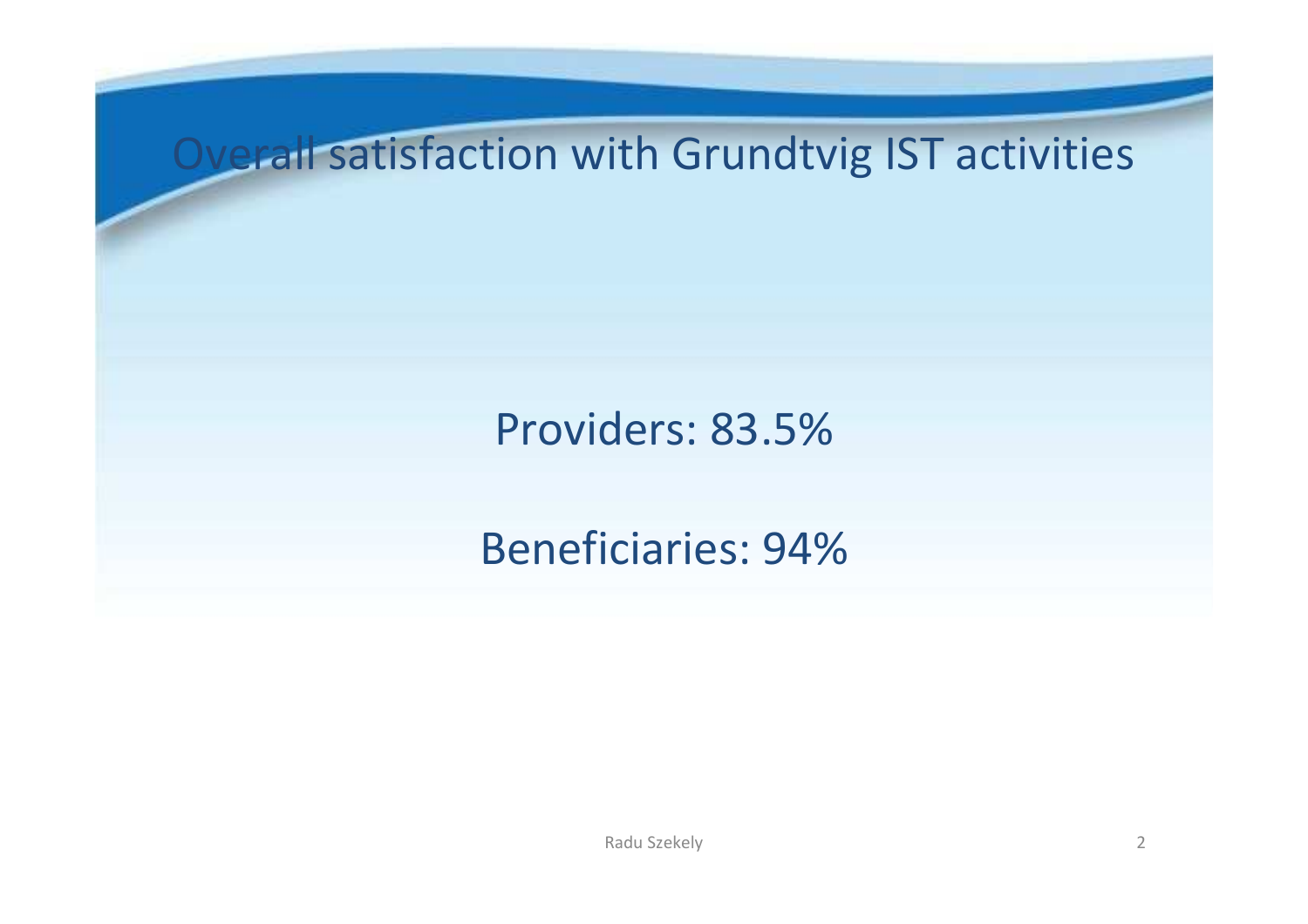### Providers: main benefits and impact

- •increased international network
- supported staff development (new knowledge or skills)
- $\bullet$ helped increase the interest of staff in European topics
- provided cultural benefits
- $\bullet$  led to the use of new teaching methods/approaches in the organisation
- encouraged staff to develop European cooperation projects
- resulted in financial benefits for the organisation
- $\bullet$ has had (or will have) an impact on the local community
- led to changes in the way the organisation is managed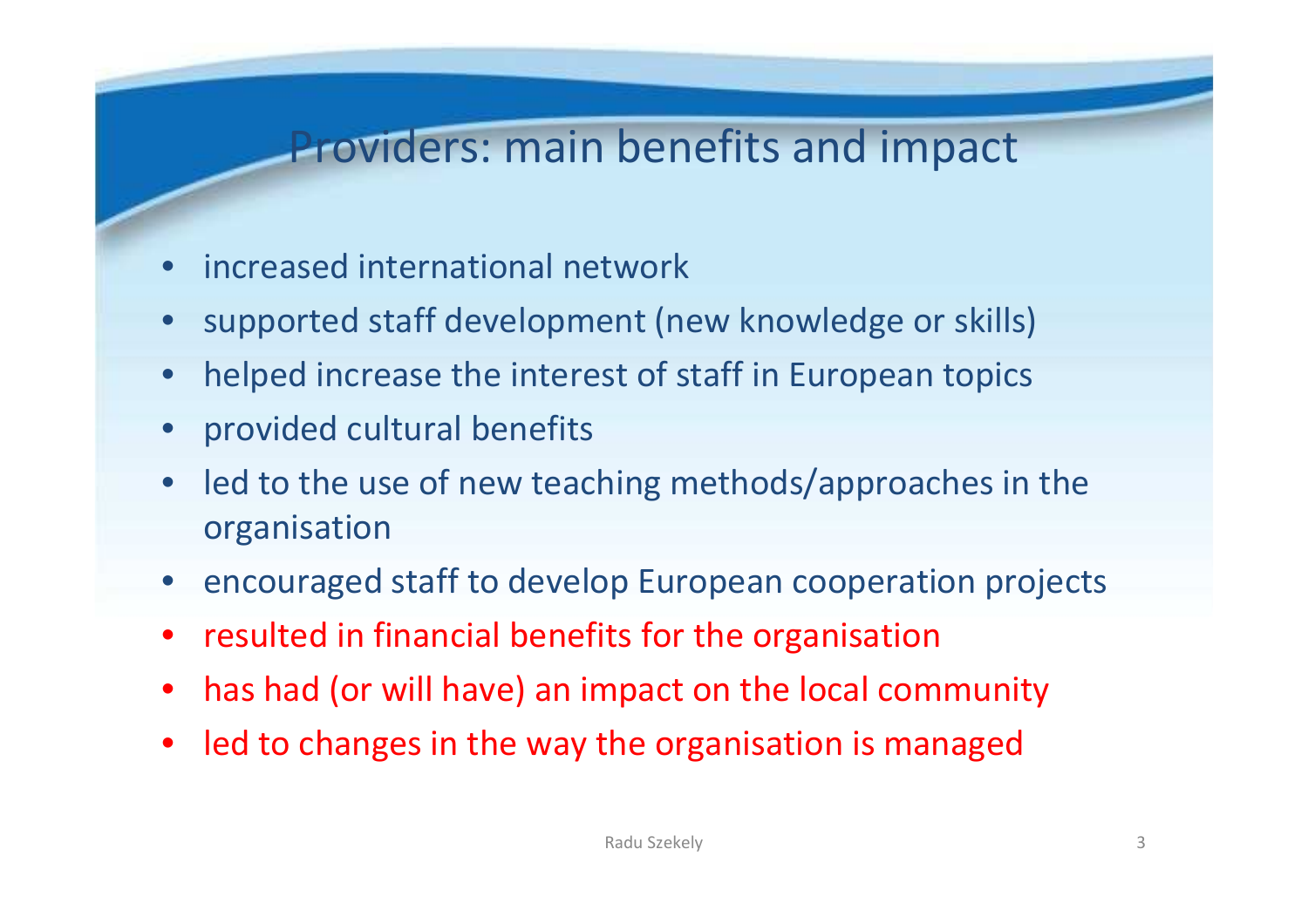#### Beneficiaries: impact on participants

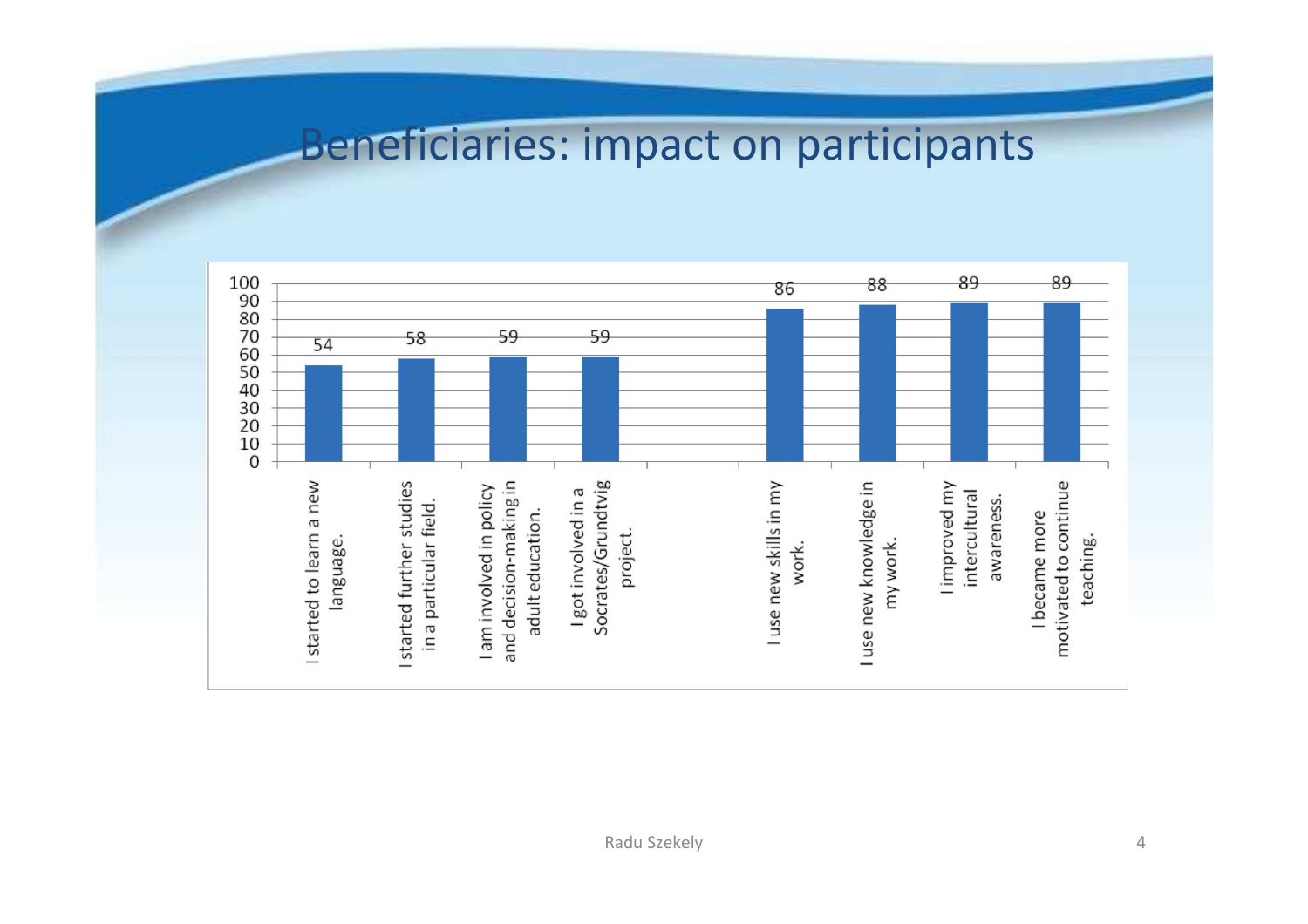### Beneficiaries: impact on home institutions

- -Stronger European dimension in teaching (78.2%)
- - Sustainable partnership with foreign organisations(70%)
- -Developed a transnational project (66.7%)
- - Joint transnational courses/training modules (62.6%)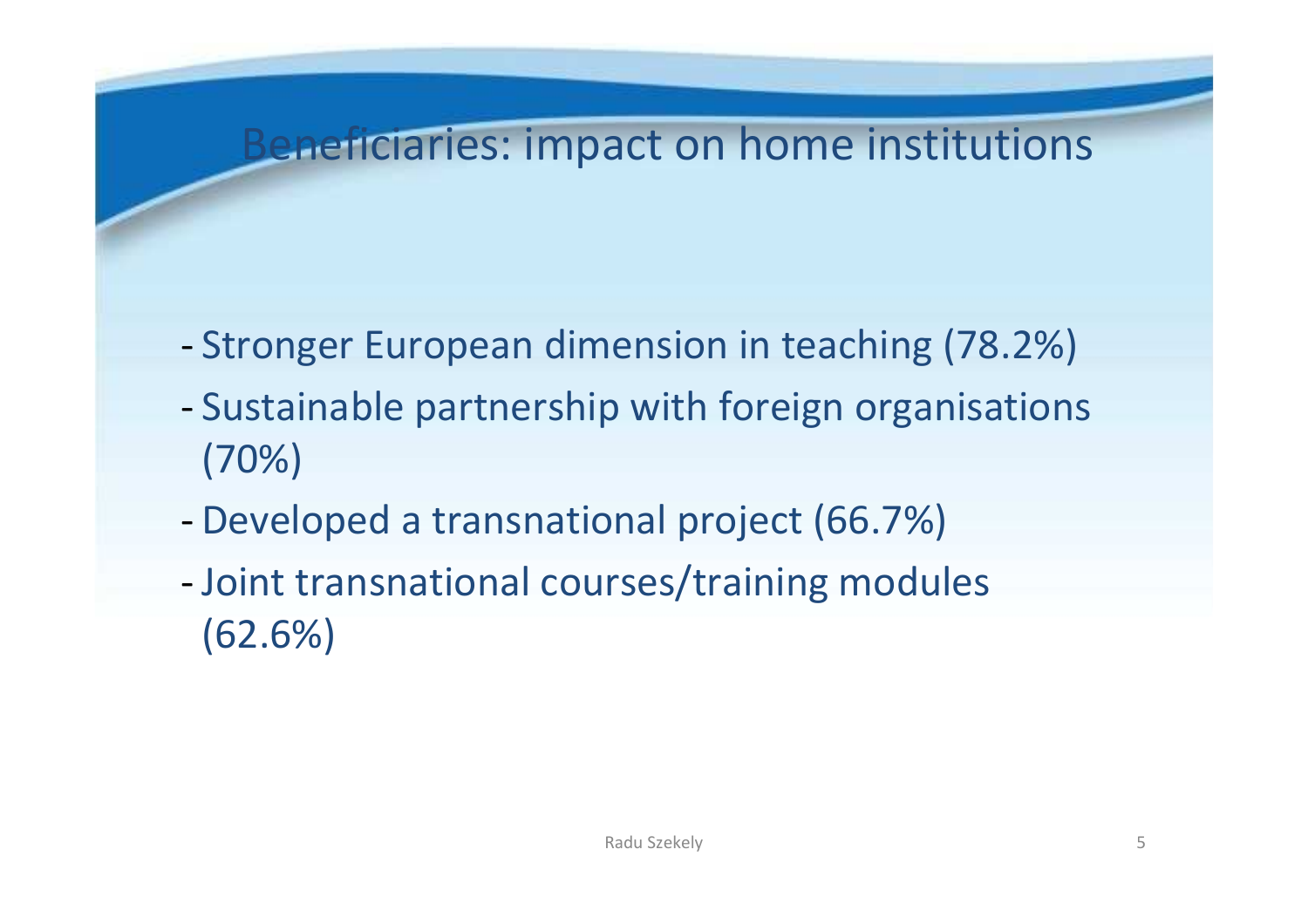# Provision – Main Findings

- • has encouraged the opening of many organisations to an international audience
- $\bullet$  has encouraged organisations to develop a European dimension and introduce it in their training offer
- $\bullet$ has offered a channel for dissemination of existing good practice and for the development of innovation
- $\bullet$  has provided an innovative funding model for professional development in Adult Education (model considered adequate)
- $\bullet$  has created the premises for the development of a community of adult education providers
- $\bullet$  has lifted the professionalisation of adult education onto the political agenda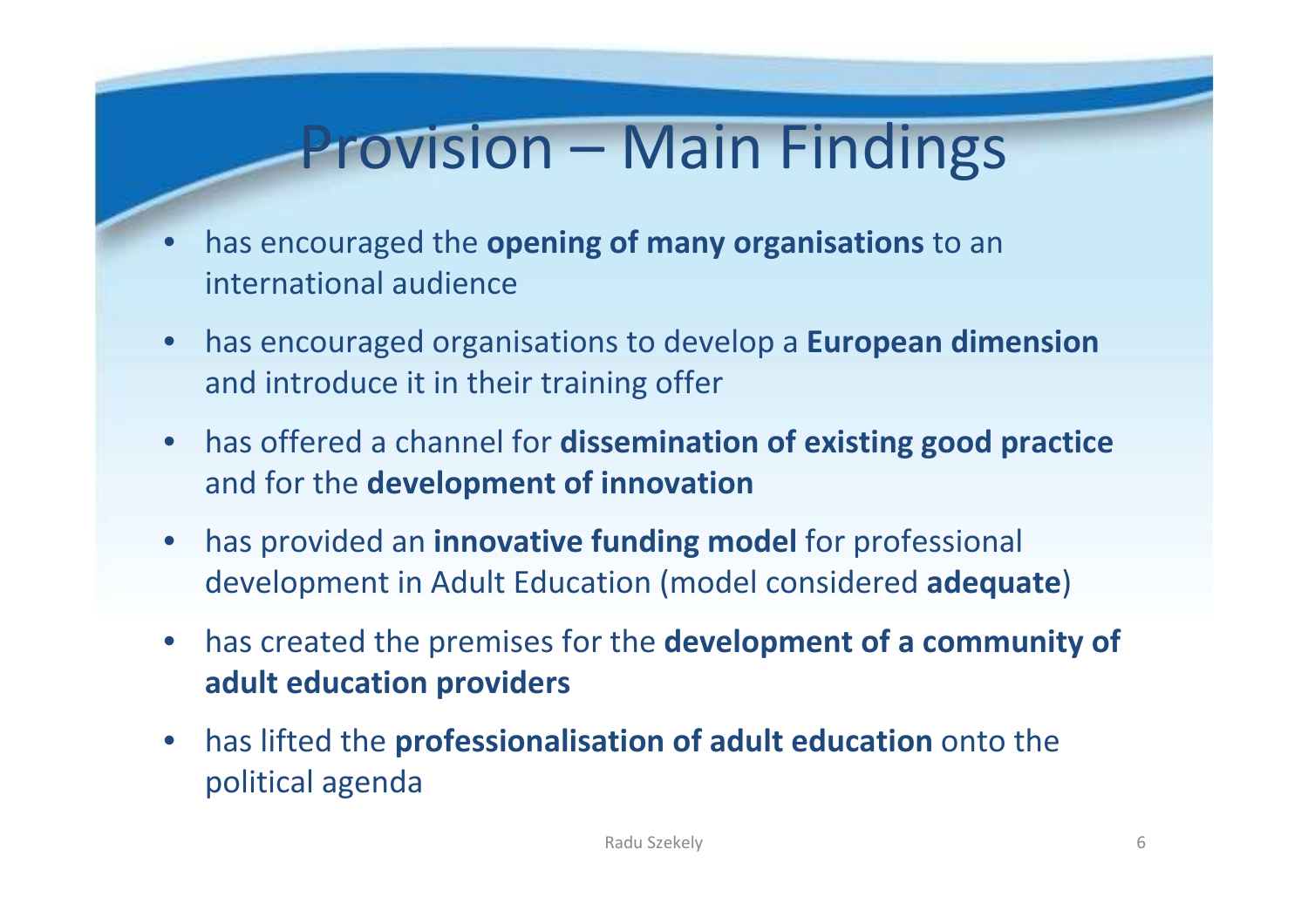## Provision – Main Findings

- •the activity design often ignores the Grundtvig (policy) priorities
- $\bullet$ the design often ignores minimum requirements for quality training
- the activities developed outside centrally-funded projects show, overall, a lower level of quality
- it has been a challenge for NAs to validate free market courses
- $\bullet$ • the number of courses in the Training Database is too high in comparison with the number of grants offered
- $\bullet$  providers often lose motivation to offer activities due to uncertainty of funding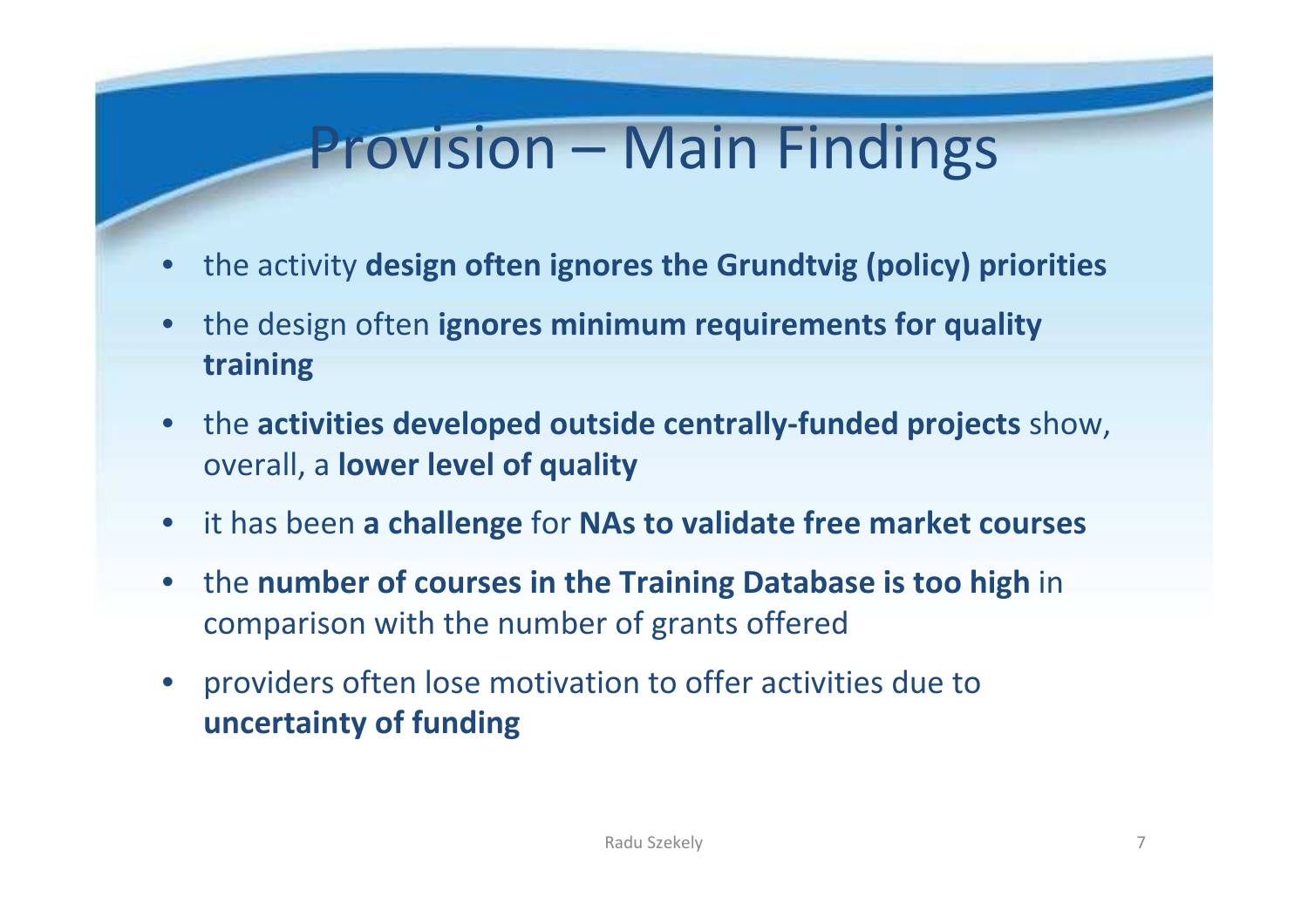# Participation – Main Findings

- • highest level of impact reported in terms of European dimension and professional networking
- $\bullet$ high satisfaction with funding model, amounts and conditions
- •the role of NAs in providing support was positively evaluated
- $\bullet$  the typical beneficiary holds a Master's Degree, comes form a major city and has accumulated significant experience in adult education BUT has no formal training in adult education
- certification received is of little value in recognition and validation of professional development BUT credit-rated certificates were often recognised for career progress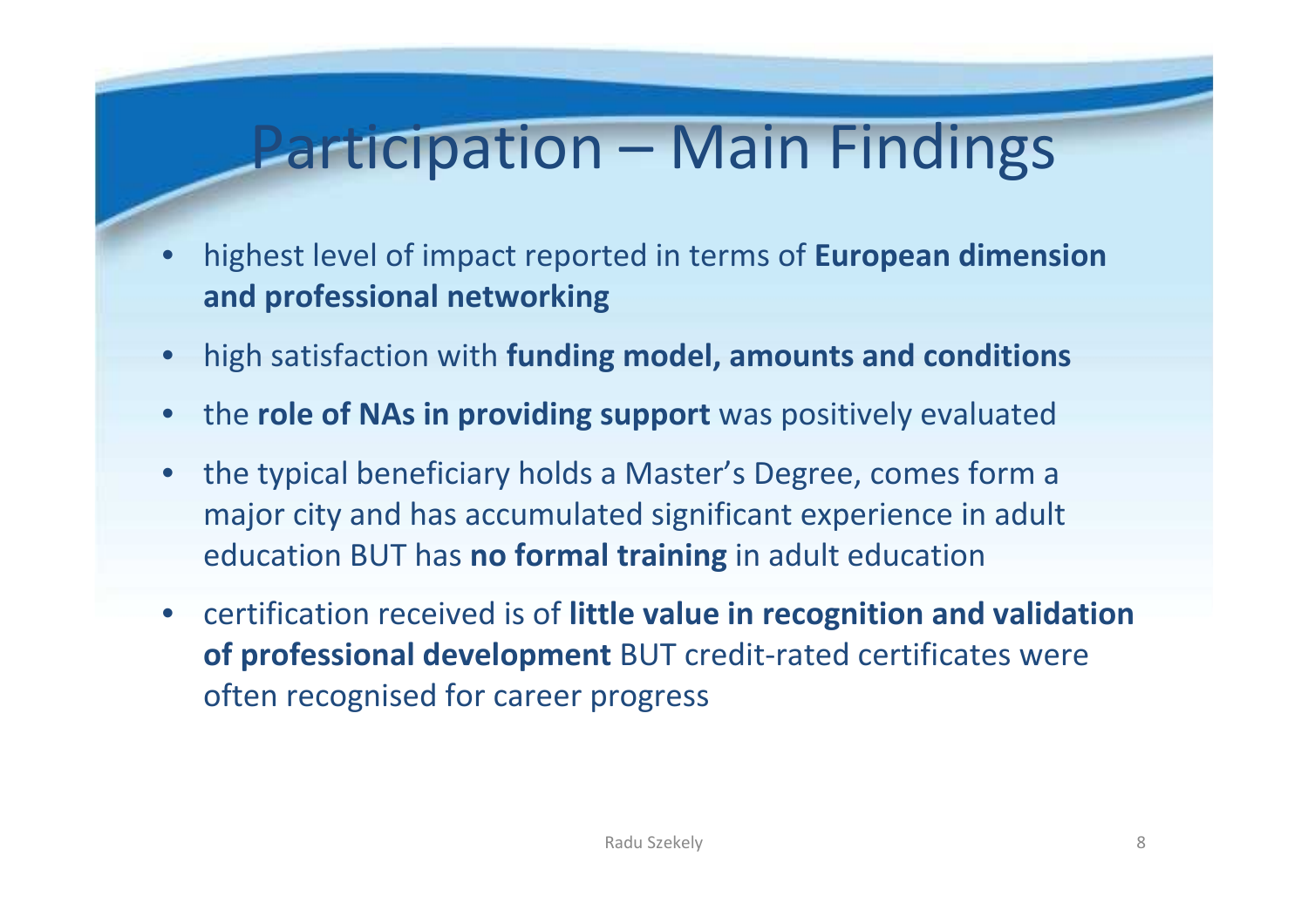## General Conclusions

- •There is significant impact in terms of increasing the European dimension of Adult Education, at all levels addressed.
- $\bullet$  There are no clear, transparent and efficient quality assurance and quality control mechanisms in place, including for quantification of work input and certification.
- $\bullet$ **•** There is an **imbalanced coverage** of thematic areas and priorities.
- •There is a **high level of satisfaction** with the IST Action.
- • Providers find it difficult and de-motivating to compete on a semi-free, partially-controlled market.